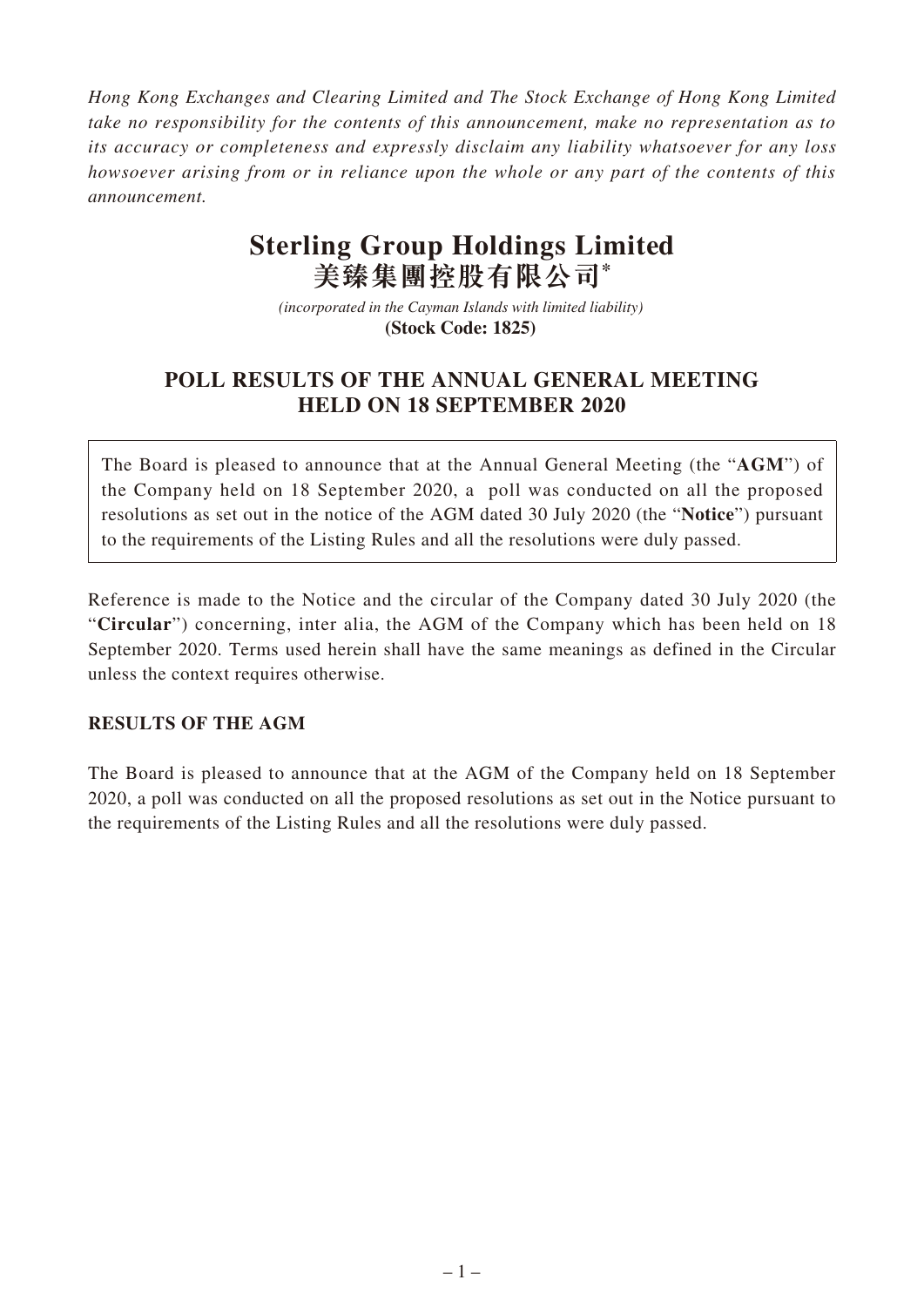The Company's share registrar, Tricor Investor Services Limited, was appointed as the scrutineer at the AGM for the purpose of vote-taking. The poll results are set out as follows:

| <b>Resolutions</b> |                                                                                                                                                                                                                                                                               | <b>Number of votes cast</b><br>(percentage of total number<br>of votes cast) |                           | <b>Total number</b><br>of votes cast |
|--------------------|-------------------------------------------------------------------------------------------------------------------------------------------------------------------------------------------------------------------------------------------------------------------------------|------------------------------------------------------------------------------|---------------------------|--------------------------------------|
|                    |                                                                                                                                                                                                                                                                               | For                                                                          | <b>Against</b>            |                                      |
| 1.                 | To receive and adopt the<br>audited financial statements and<br>the report of the directors and<br>independent auditor's report for<br>the year ended 31 March 2020.                                                                                                          | 572,000,000<br>$(100\%)$                                                     | $\overline{0}$<br>$(0\%)$ | 572,000,000                          |
| 2.                 | To re-appoint Messrs BDO<br>Limited as auditors of the<br>Company and to authorize the<br>board of directors to fix their<br>remuneration.                                                                                                                                    | 572,000,000<br>$(100\%)$                                                     | $\overline{0}$<br>$(0\%)$ | 572,000,000                          |
| 3.                 | A. To re-elect Ms. Wong Mei<br>Wai Alice as an executive<br>director.                                                                                                                                                                                                         | 572,000,000<br>$(100\%)$                                                     | $\overline{0}$<br>$(0\%)$ | 572,000,000                          |
|                    | B. To re-elect Mr. Siu Yik<br>Ming as an executive<br>director.                                                                                                                                                                                                               | 572,000,000<br>$(100\%)$                                                     | $\overline{0}$<br>$(0\%)$ | 572,000,000                          |
|                    | C. To re-elect Mr. Chung Sam<br>Kwok Wai as an executive<br>director.                                                                                                                                                                                                         | 572,000,000<br>$(100\%)$                                                     | $\overline{0}$<br>$(0\%)$ | 572,000,000                          |
| 4.                 | To pass Resolution 4 of the<br>Notice of Annual General<br>Meeting (the "Notice") $-$ to<br>give a general mandate to the<br>directors to allot, issue and<br>deal with additional shares not<br>exceeding 20% of the aggregate<br>number of issued shares of the<br>Company. | 572,000,000<br>$(100\%)$                                                     | $\overline{0}$<br>$(0\%)$ | 572,000,000                          |
| 5.                 | To pass Resolution 5 of the<br>Notice $-$ to give a general<br>mandate to the directors to buy<br>back shares not exceeding 10%<br>of the aggregate number of<br>issued shares of the Company.                                                                                | 572,000,000<br>$(100\%)$                                                     | $\overline{0}$<br>$(0\%)$ | 572,000,000                          |
| 6.                 | To pass Resolution 6 of the<br>Notice – to add conditional<br>upon the passing of ordinary<br>resolutions $4 \& 5$ above, the<br>number of issued shares bought-<br>back to the general mandate<br>given to the directors to allot<br>additional shares.                      | 572,000,000<br>$(100\%)$                                                     | $\overline{0}$<br>$(0\%)$ | 572,000,000                          |